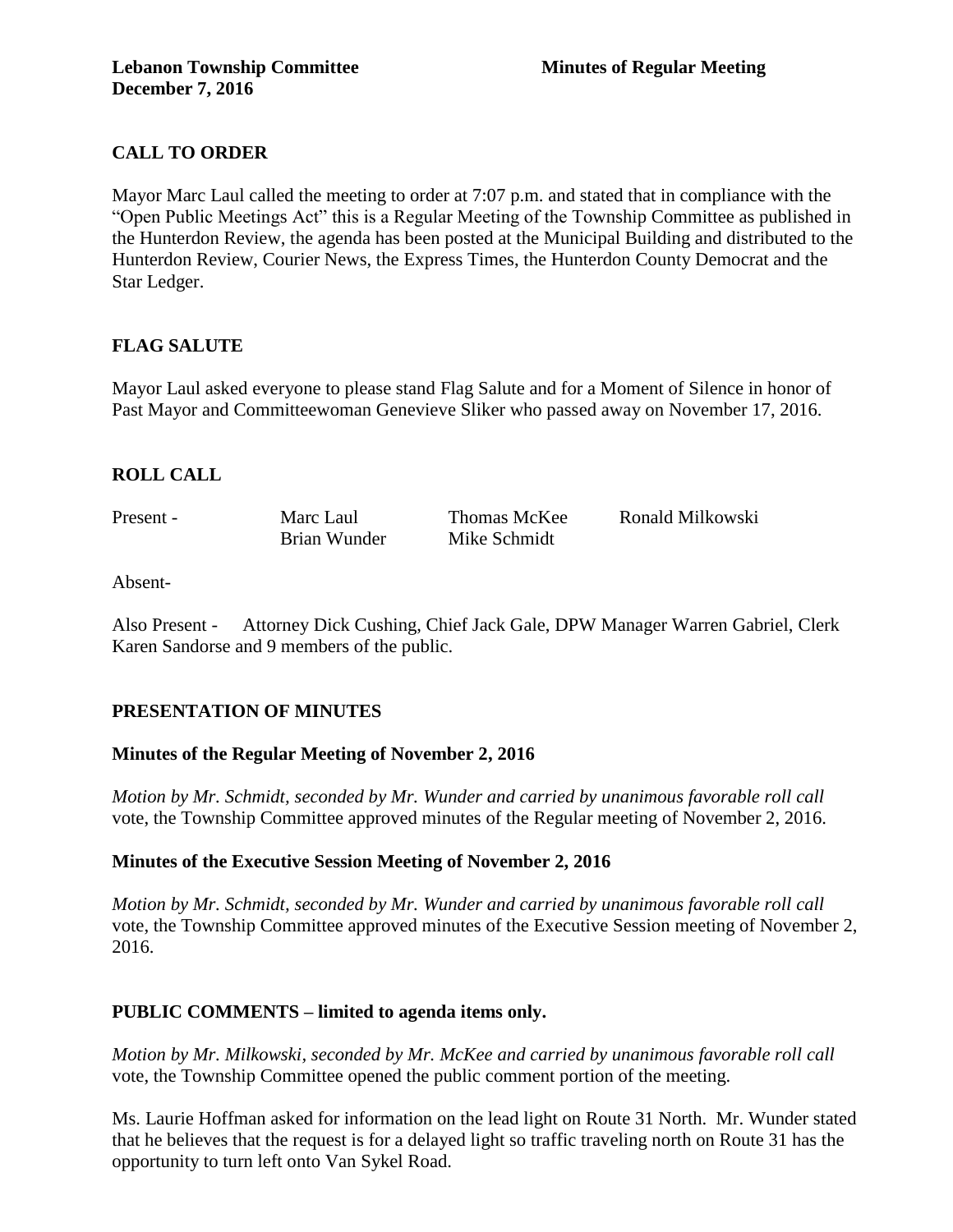LTCM 12/07/2016 Page 2 of 11

*Motion by Mr. Milkowski, seconded by Mr. Wunder and carried by unanimous favorable roll call*  vote, the Township Committee closed the public comment portion of the meeting.

## **Kyle Richter – MWA's Education and Outreach Coordinator**

Mr. Kyle Richter gave a presentation on the Musconetcong River and stormwater issues.

#### **ORDINANCES**

#### **Ordinance No. 2016-09 – Introduction**

Mr. Schmidt stated that part of the ordinance noted that the Township would be pursuing other funding sources for the acquisition of 97 Red Mill Road. At their meeting last night the Freeholders gave approval to Raritan Headwaters for a \$26,840 grant for the project. The Freeholders also gave final approval for the balance of the municipal grant to the Township. Mr. Schmidt stated that they are continuing to look into other funding options also.

*Motion by Mr. Wunder, seconded by Mr. Schmidt and carried by unanimous favorable roll call*  vote, the public hearing for Ordinance No. 2016-09 was opened.

Ms. Laurie Hoffman asked if the Township will be assisting in taking the buildings down on the property. Mr. Schmidt stated that the Township will cooperate with decisions that need to be made, such as the stability of walls, but the Township will not be involved in the actual labor. Ms. Hoffman asked if the Township will be responsible for additional financing. Mr. Schmidt stated that the DEP approval costs are on the seller and the Township will be paying for a Phase I environmental survey to be done. If the Phase I should indicate problems the seller is responsible for remediating the problem. Mr. Schmidt noted that the Township will also be paying for the property survey. Mr. Schmidt stated that there may be \$12,000 in additional fees; however, the NJ Water Supply has committed to pay 50% of the costs and Green Acres money may also be available. Ms. Hoffman asked if there is a possibility that the Township may find an issue with the property after the sale goes through. Mr. Schmidt stated that the Township is taking every precaution to ensure that that does not happen.

*Motion by Mr. Wunder, seconded by Mr. Schmidt and carried by unanimous favorable roll call*  vote, the public hearing for Ordinance No. 2016-09 was closed.

*Motion by Mr. Wunder, seconded by Mr. McKee and carried by unanimous favorable roll call vote,* the Township Committee adopted Ordinance No. 2016-09 as written below.

# **TOWNSHIP OF LEBANON HUNTERDON COUNTY, NEW JERSEY ORDINANCE NO. 2016-09 AN ORDINANCE AUTHORIZING THE PURCHASE OF PROPERTY DESIGNATED AS BLOCK 35, LOT 88**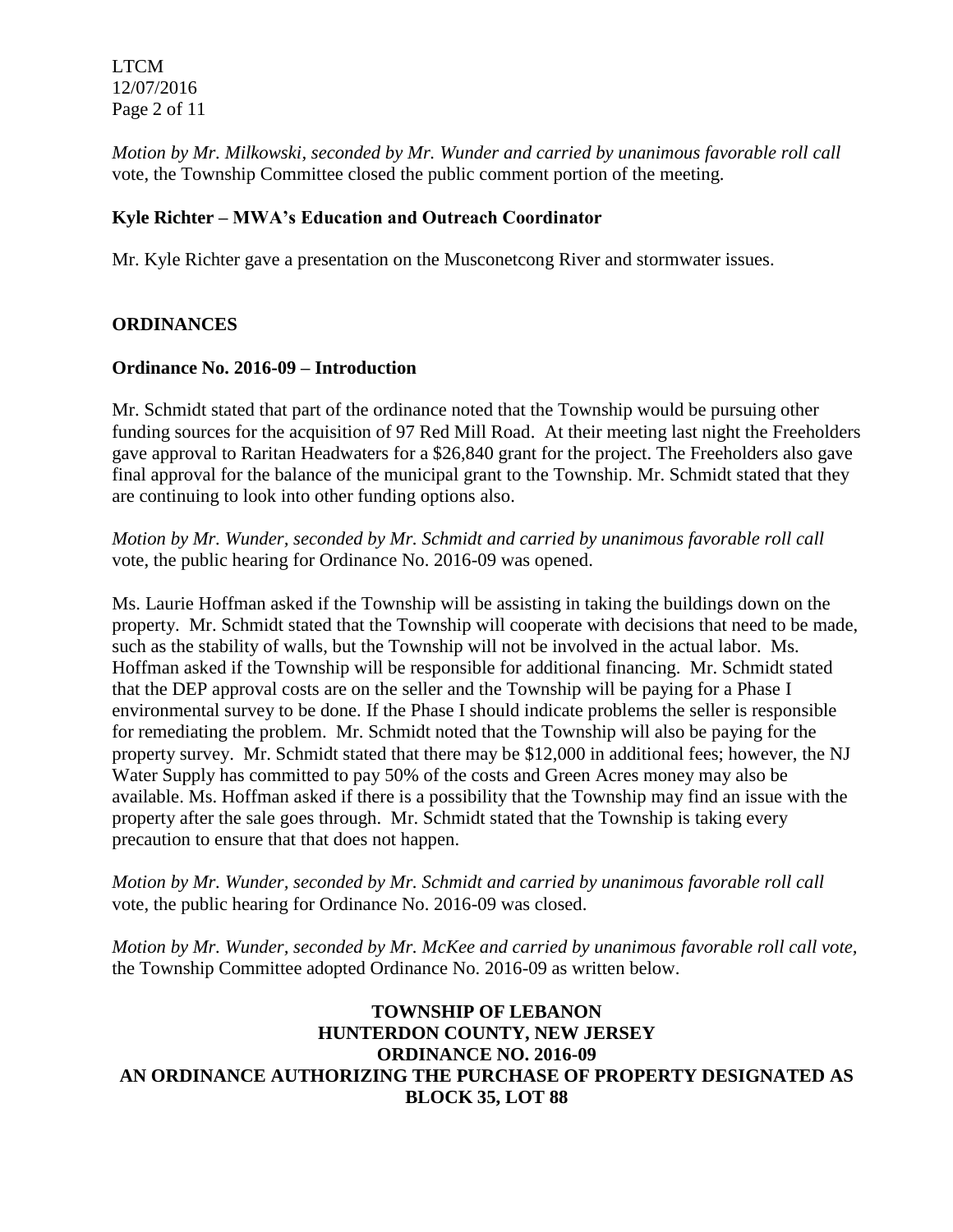LTCM 12/07/2016 Page 3 of 11

WHEREAS, the Township of Lebanon(the "Township") wishes to acquire approximately 9.6 acres of land designated as Block 35, Lot 88 on the Township Tax Map, located at 97 Red Mill Road; and

WHEREAS, according to the Highlands Council, the Property is categorized as Critical Wildlife Habitat and creates a key linkage in a Wildlife corridor;

WHEREAS, the Highlands Council further categorizes approximately 80% of the Property as a High Conservation Priority Area; and

WHEREAS, the Property is adjacent to the Spruce Run Creek, which is a clear running rock bottom creek that flows into Spruce Run Reservoir and is a Category One trout production stream and is trout stocked by the New Jersey Department of Fish & Wildlife; and

WHEREAS, the Property is also adjacent to other preserved properties, such as the 50 acre Hendra Property and 101 acre preserved Hall Tree Farm; and

WHEREAS, the Property offers attractive recreational uses and environmental preservation benefits, including water quality and supply protection and habitat conservation, owing to its proximity to the Spruce Run Creek and other preserved properties; and

WHEREAS, Lebanon Township is in the process of applying for two grants to partially fund the acquisition; and

 WHEREAS, Lebanon Township has dedicated fund balances from previously collected Open Space taxes both at the County and local level that can be used as matching funds for the such grants; and

WHEREAS, Lebanon Township will endeavor to leverage its dedicated fund balances through additional partnerships with open space conservancy organizations; and

WHEREAS, the Township shall be required to pay certain costs up front such as for environmental testing, a survey, and title insurance costs; and

WHEREAS, the New Jersey Local Land and Buildings Law, N.J.S.A. 40A:12-3 *et seq.* requires adoption of an ordinance to authorize the acquisition of 97 Red Mill Road; and NOW, THEREFORE, BE IT ORDAINED by the Mayor and Committee of the Township of Lebanon, the County of Hunterdon, as follows:

SECTION 1. Subject to the availability of funds described herein, the Township is hereby authorized to participate in the acquisition of the Property as referenced hereinabove.

SECTION 2. The Mayor and Clerk are hereby authorized and directed to take all necessary actions and execute all necessary documents, including but not limited to the Purchase Agreement in substantially the same form as attached hereto, deed of conveyance, HUD-1 settlement statement, affidavit of title, and such other closing documents in order to authorize both the acquisition and conveyance of 97 Red Mill Road.

SECTION 3. This Ordinance shall take effect after final passage and publication as prescribed by law.

# **RESOLUTIONS**

## **Resolution No. 81-2016 – Cellco Partnership d/b/a/ Verizon Wireless (Carried from November 2, 2016 Meeting)**

Ms. Kathryn Windsor of Tilson Tech was present on behalf of Verizon Wireless.

Ms. Windsor stated that at the last meeting she provided the Committee with an overview of Verizon Wireless' plan to install network nodes in the Township to assist with better service in the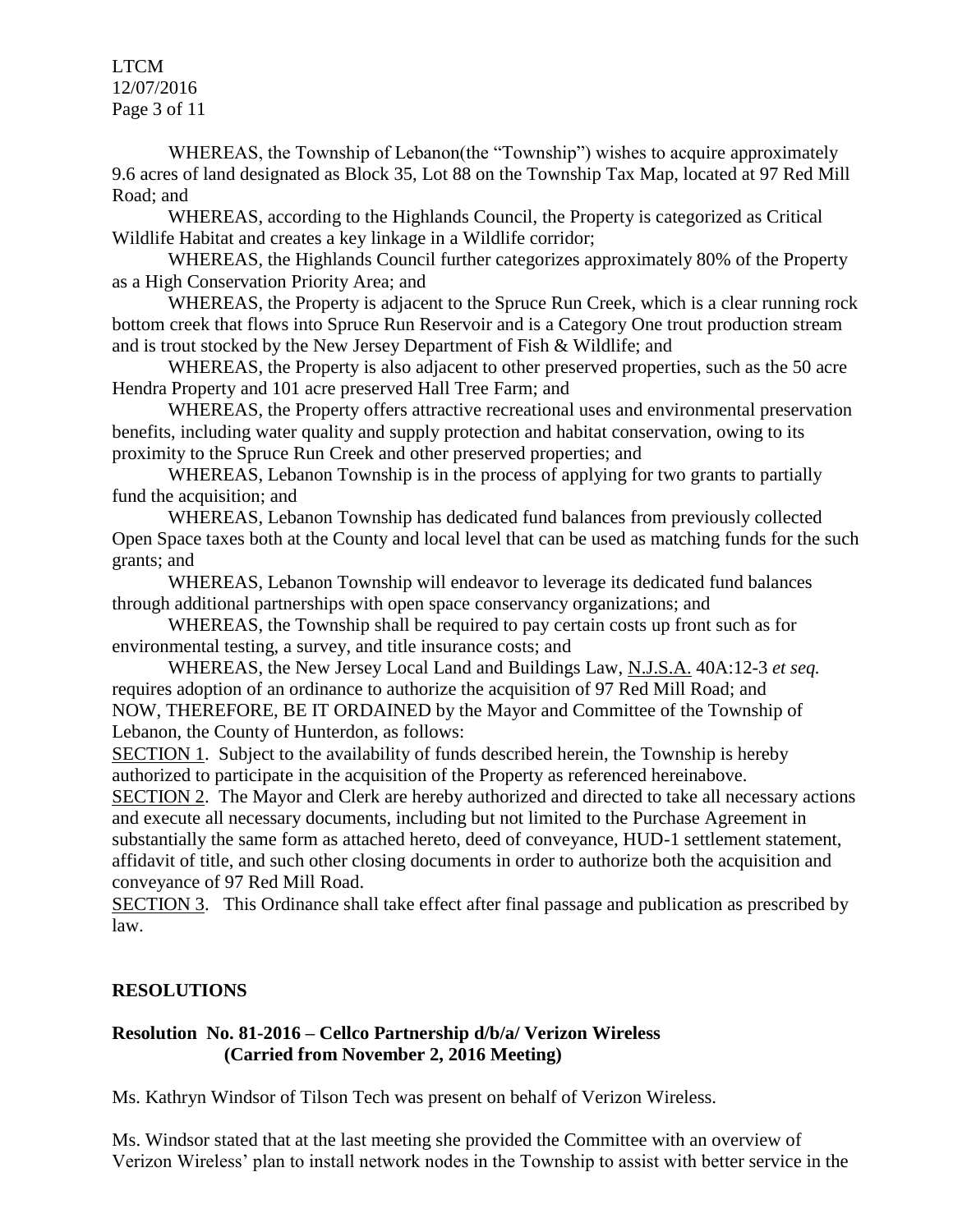LTCM 12/07/2016 Page 4 of 11

Township. Ms. Windsor noted that the Committee had asked for her to come back to this meeting to provide answers to question that they have.

Ms. Windsor provided the Committee with colored copies of the equipment. Mr. Schmidt asked if the equipment is far enough back off of the road to avoid it from being damaged by passing vehicles. Ms. Windsor informed Mr. Schmidt that Verizon's engineers do take the location of the poles and the placement of nodes into consideration to avoid damage. Ms. Windsor stated that Verizon Wireless has identified a number of coverage gaps in the Township and surrounding municipalities that need to be addressed. Verizon is looking to install approximately 20 nodes in the area and possibly 8 or 9 in Lebanon Township. It is anticipated that the nodes will all be placed on County Road 513. Ms. Windsor stated that since County Road 513 is a county road they will be going to the Freeholders for approval also. Ms. Windsor stated that Verizon Telephone owns the poles and handles the maintenance. Ms. Windsor provided Verizon Telephone with the Mayor's contact information so they may contact him directly to answer any questions that the Committee may have relative to maintenance of the poles. Mr. Milkowski asked if there is an anticipated end date for the project. Ms. Windsor stated that she is not sure of an end date but since this is a high priority area she believes that Verizon will be proceeding as soon as possible. Verizon is targeting to begin the project in the early part of 2017.

*Motion by Mr. Wunder, seconded by Mr. Schmidt and carried by unanimous favorable roll call vote*, the Township Committee approved Resolution No. 81-2016 as written below.

## **TOWNSHIP OF LEBANON COUNTY OF HUNTERDON STATE OF NEW JERSEY RESOLUTION NO. 81-2016 AUTHORIZES VERIZON TO USE POLES ERECTED WITHIN THE PUBLIC RIGHT-OF-WAY OF THE TOWNSHIP OF LEBANON BY PARTIES THAT HAVE THE LAWFUL RIGHT TO MAINTAIN SUCH POLES**

WHEREAS, Cellco Partnership d/b/a Verizon Wireless, ("Verizon Wireless"), is a provider of commercial mobile service subject to regulation by the Federal Communications Commission; and WHEREAS, Verizon Wireless has entered into agreements with parties that have the lawful right to maintain poles in the public right-of-way pursuant to which Verizon Wireless may use such poles erected within the public right-of-way in the Township of Lebanon; and WHEREAS, New Jersey law permits such use provided that there is the consent of the relevant

municipality;

NOW THEREFORE BE IT RESOLVED BY THE TOWNSHIP COMMITTEE OF THE TOWNSHIP OF LEBANON, COUNTY OF HUNTERDON, STATE OF NEW JERSEY THAT:

- 1. Permission and authority are hereby granted to Verizon Wireless and it successors and assigns, to use poles erected by parties that have the lawful right to maintain poles within the public right-of-way in the Township of Lebanon, subject to the following:
	- A. Verizon Wireless, and its successors and assigns, shall adhere to all applicable Federal, State, and Local laws regarding safety requirements related to the use of the public right-of-way.
	- B. Verizon Wireless, and its successors and assigns, shall comply with all applicable Federal, State, and Local laws requiring permits prior to beginning construction, and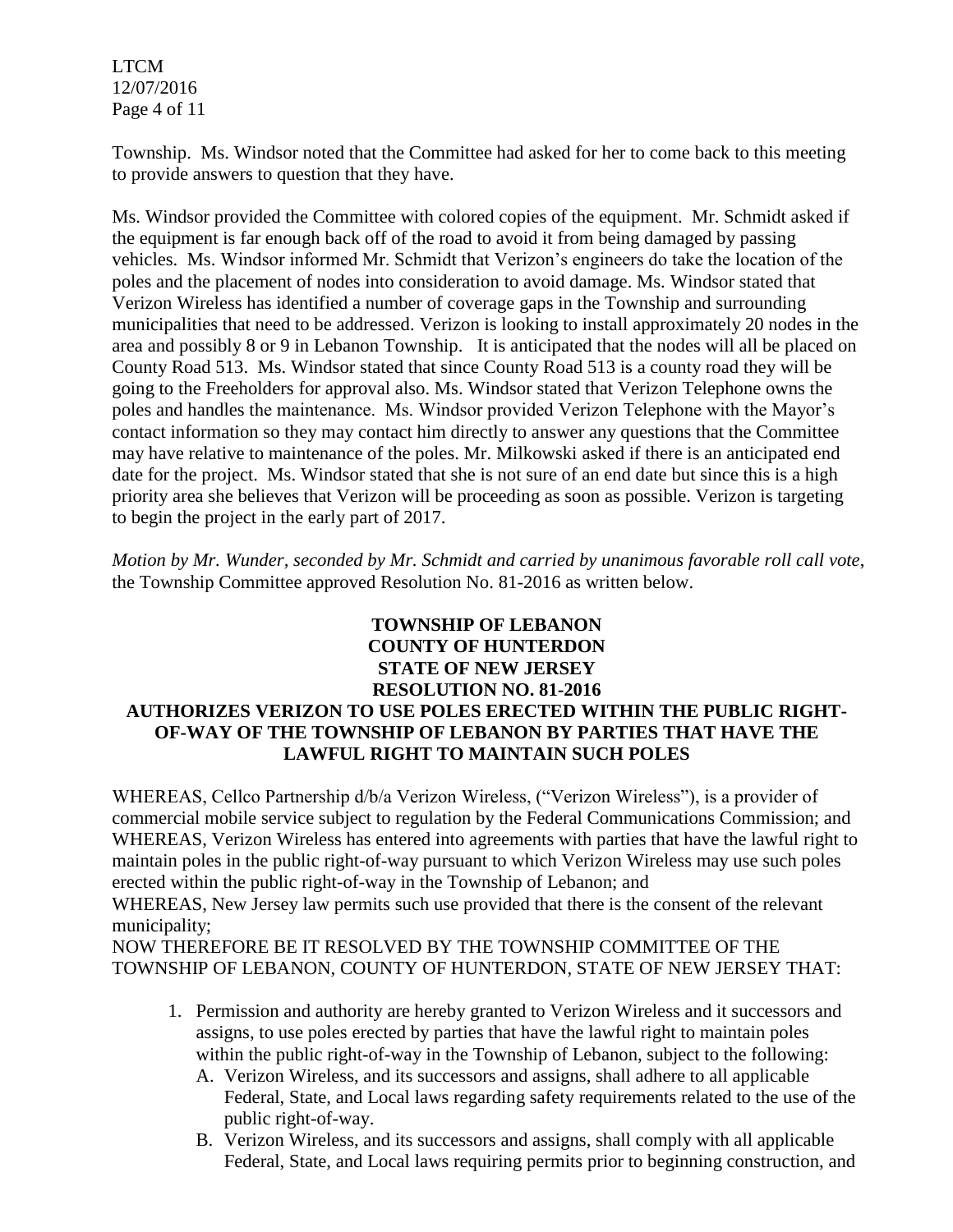shall obtain any applicable permits that may be required by the Township of Lebanon.

- C. Such permission be and is hereby given upon the condition and provision that Verizon Wireless, and its successors and assigns, shall indemnify, defend and hold harmless the Township of Lebanon, its officers, agents, and servants, from any claim of liability or loss or bodily injury or property damage resulting from or arising out of the acts or omissions of Verizon Wireless or its agents in connection with the use and occupancy poles located within the public right-of-way, except to the extent resulting from the acts or omissions of the Township of Lebanon.
- D. Verizon Wireless shall, at its own cost and expense, maintain commercial general liability insurance with limits not less than \$1,000,000 for injury to or death of one or more persons in any one occurrence and \$500,000 for damage or destruction to property in any one occurrence. Verizon Wireless shall include the Township of Lebanon as an additional insured.
- E. Verizon Wireless shall be responsible for the repair of any damage to paving, existing utility lines, or any surface or subsurface installations, arising from its construction, installation or maintenance of its facilities.
- F. Notwithstanding any provision contained herein, neither the Township of Lebanon nor Verizon Wireless shall be liable to the other for consequential, incidental, exemplary, or punitive damages on account of any activity pursuant to this instrument.
- G. This instrument shall be adopted on behalf of the Township of Lebanon by the Township Committee of the Township of Lebanon and attested to by Township of Lebanon Clerk who shall affix the Township of Lebanon Seal thereto.
- H. The permission and authority hereby granted shall continue for the same period of time as the grant to parties whose poles Verizon Wireless is using.

# **Resolution No. 87- 2016 Release of Performance Bond – Lebanon Solar Project**

*Motion by Mr. McKee, seconded by Mr. Wunder and carried by unanimous favorable roll call vote*, the Township Committee approved Resolution No. 87-2016 as written below.

# **TOWNSHIP OF LEBANON HUNTERDON COUNTY, NEW JERSEY RESOLUTION NO. 87-2016 RESOLUTION AUTHORIZING RELEASE OF PERFORMANCE BOND OF LEBANON SOLAR (ConEdison Development) BLOCK 3, LOT 5**

WHEREAS, the Lebanon Solar (ConEdison Development) received preliminary and final site plan approval from the Township to construct certain improvements on property designated as Block 3, Lot 5 on the Township of Lebanon's Tax Maps; and

WHEREAS, Lebanon Solar (ConEdison Development) has requested that the Township release the Performance Guarantee for these site improvements; and

WHEREAS, by letter dated November 17, 2016 the Township's Engineer recommended release of the Performance Guarantee and stated that all conditions of site plan approval had been met.

WHEREAS, by letter dated November 23, 2016 Lebanon Solar (ConEdison Development) requested that the Township waive the requirement of establishing a maintenance Bond.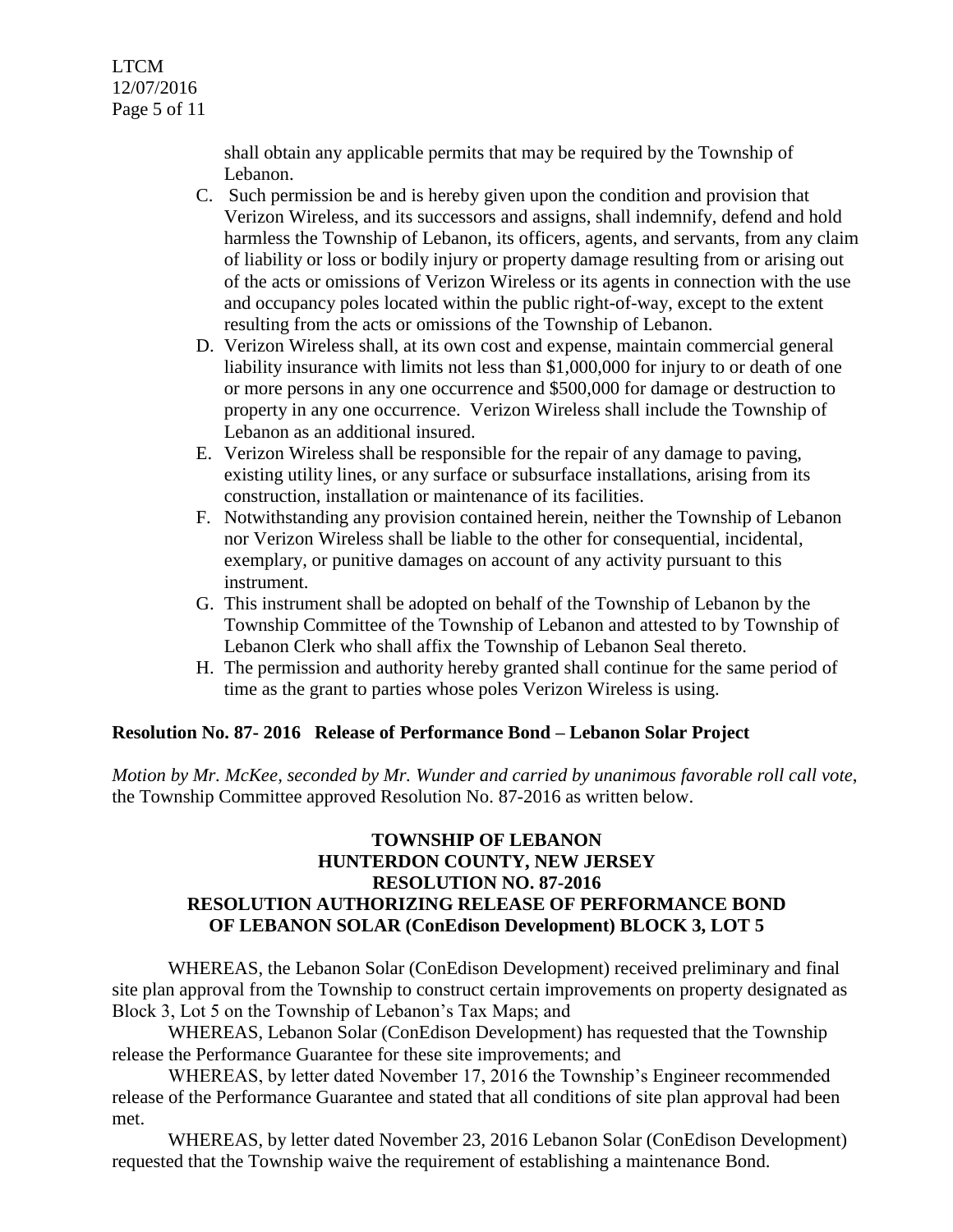LTCM 12/07/2016 Page 6 of 11

WHEREAS, by email dated November 28, 2016 the Township Engineer recommended that there be no maintenance bond requirement as the proper screening of the solar farm has been successfully accomplished.

NOW, THEREFORE, BE IT RESOLVED, that the Mayor and Committee of the Township of Lebanon, County of Hunterdon, State of New Jersey hereby authorize a release of the Performance Bond for Block 3, Lot 5 based upon the recommendations of the Township Engineer and waiver the requirement of a maintenance bond.

## **Resolution No. 88-2016 – Municipal Alliance Fiscal Grant Cycle**

*Motion by Mr. Wunder, seconded by Mr. Schmidt and carried by unanimous favorable roll call vote*, the Township Committee approved Resolution No. 88-2016 as written below.

## **Township of Lebanon County of Hunterdon State of New Jersey Resolution No. 88-2016 Governor's Council on Alcoholism and Drug Abuse Fiscal Grant Cycle July 2014-June 2019**

## **FORM 1B**

WHEREAS, the Governor's Council on Alcoholism and Drug Abuse established the Municipal Alliances for the Prevention of Alcoholism and Drug Abuse in 1989 to educate and engage residents, local government and law enforcement officials, schools, nonprofit organizations, the faith community, parents, youth and other allies in efforts to prevent alcoholism and drug abuse in communities throughout New Jersey.

WHEREAS, The Township Committee of the Township of Lebanon, County of Hunterdon, State of New Jersey recognizes that the abuse of alcohol and drugs is a serious problem in our society amongst persons of all ages; and therefore has an established Municipal Alliance Committee; and, WHEREAS, the Township Committee further recognizes that it is incumbent upon not only public officials but upon the entire community to take action to prevent such abuses in our community; and,

WHEREAS, the Township Committee has applied for funding to the Governor's Council on Alcoholism and Drug Abuse through the County of Hunterdon;

NOW, THEREFORE, BE IT RESOLVED by the Township of Lebanon, County of Hunterdon, State of New Jersey hereby recognizes the following:

1. The Township Committee does hereby authorize submission of a strategic plan for the Voorhees Municipal Alliance grant for fiscal year 2018 in the amount of:

| <b>DEDR</b> | 22,852.00 |
|-------------|-----------|
| Cash Match  | 5,713.00  |
| In-Kind     | 17,139.00 |

2. The Township Committee acknowledges the terms and conditions for administering the Municipal Alliance grant, including the administrative compliance and audit requirements.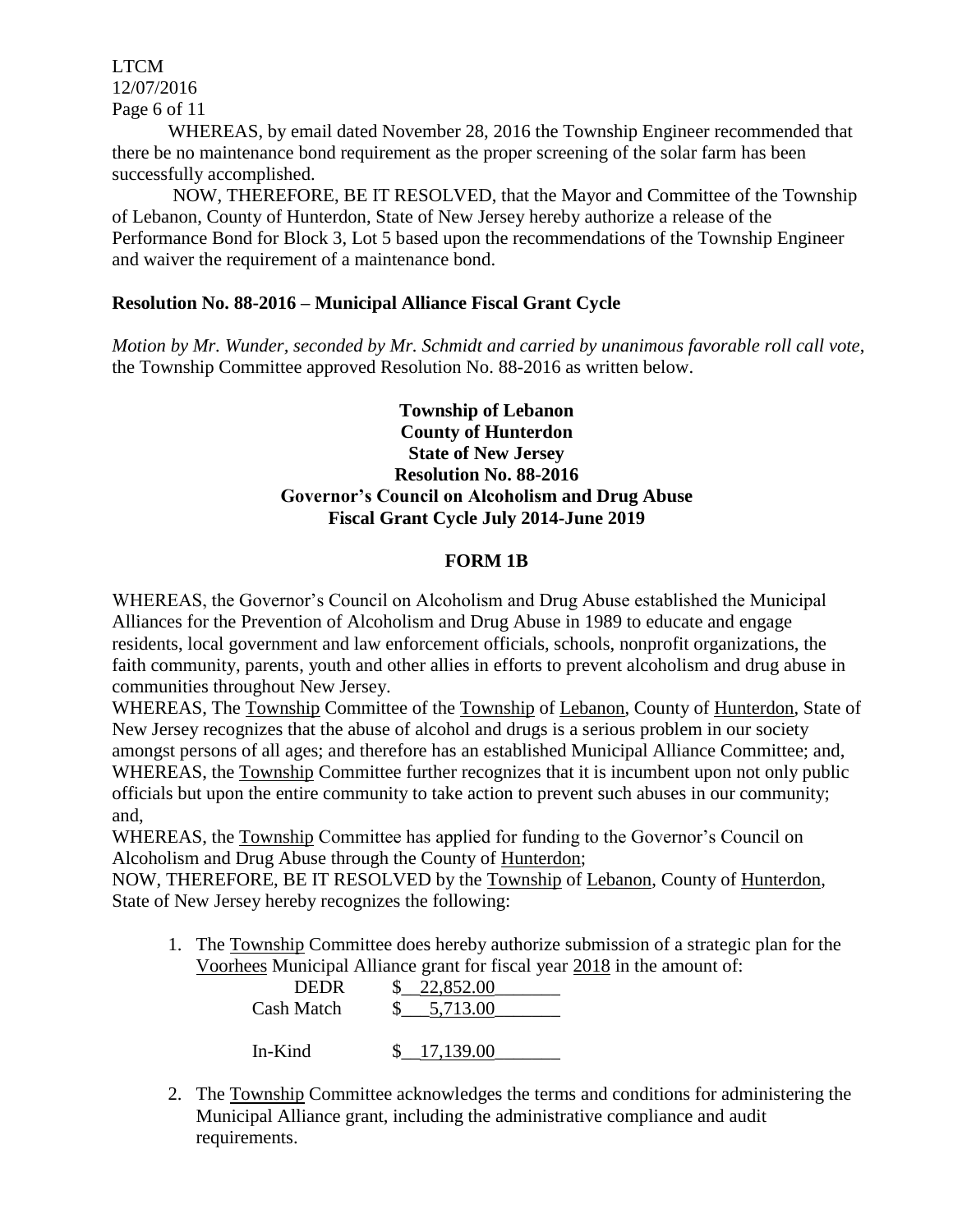LTCM 12/07/2016 Page 7 of 11

#### **Resolution No. 89-2016 – Authorizing a Shared Municipal Court**

*Motion by Mr. McKee, seconded by Mr. Wunder and carried by unanimous favorable roll call vote*, the Township Committee approved Resolution No. 89-2016 as written below.

## **TOWNSHIP OF LEBANON HUNTERDON COUNTY, NEW JERSEY RESOLUTION NO. 89-2016 RESOLUTION AUTHORIZING A SHARED SERVICES AGREEMENT FOR A SHARED MUNICIPAL COURT BETWEEN THE TOWNSHIP OF LEBANON AND THE TOWNSHIP OF TEWKSBURY.**

WHEREAS, the Township of Lebanon and the Township of Tewksbury recognize the economies achieved through the implementation of a Shared Municipal Court; and

WHEREAS, an agreement to enter into a shared service for municipalities is permitted under *N.J.S.A.* 40A:65-1 *et seq*., the "Uniform Shared Services and Consolidation Act"; and

WHEREAS, *N.J.S.A.* 2B:12-1(c) allows for the establishment of Shared Municipal Courts by resolution; and

WHEREAS, the form of agreement for the Shared Municipal Court was agreed to by the parties and has been approved by the State Judiciary by letter dated September 10, 2012; and

WHEREAS, the parties will take those steps required to implement the Shared Municipal Court including complying with the requirements of the State Judiciary as set forth in the September 10, 2012 approval letter; and

WHEREAS, Lebanon Township will appoint as its own Municipal Court Judge, Court Administrator, Prosecutor or Public Defender pursuant to *N.J.S.A*. 2B:12-1(c) those individuals who will be or have been appointed by Tewksbury Township to fill those positions; and

NOW, THEREFORE, BE IT RESOLVED, by the Township Committee of the Township of Lebanon, County of Hunterdon, New Jersey, that the Mayor and Clerk are hereby authorized to sign a Shared Services Agreement for a Shared Municipal Court between the Township of Lebanon and the Township of Tewksbury substantially in the form attached.

#### **OLD BUSINESS**

#### **DPW Garage Floor**

Mr. Wunder stated that a contractor came to the DPW building to look at the floor to see if there may be another option in correcting its deficiencies. The project would include the shaving and grinding of the floor to make the pitch and then adding a concrete/poly solution over the top. The company believes that they have good control over the shaping of the floor. The solution is supposed to adhere well to concrete and has a higher PSI than the current floor. Mr. Schmidt asked how much of a pitch they will be able to grind. Mr. Gabriel stated that it appears that they will be taking the ¼ inch epoxy off of the floor and at an inch from the outside walls the pitch will go toward the center from front to back. The contractor will be putting together a proposal for the Township. Mr. Wunder stated that he met the contractor at the League of Municipalities Conference and asked him to provide the Township with a quote.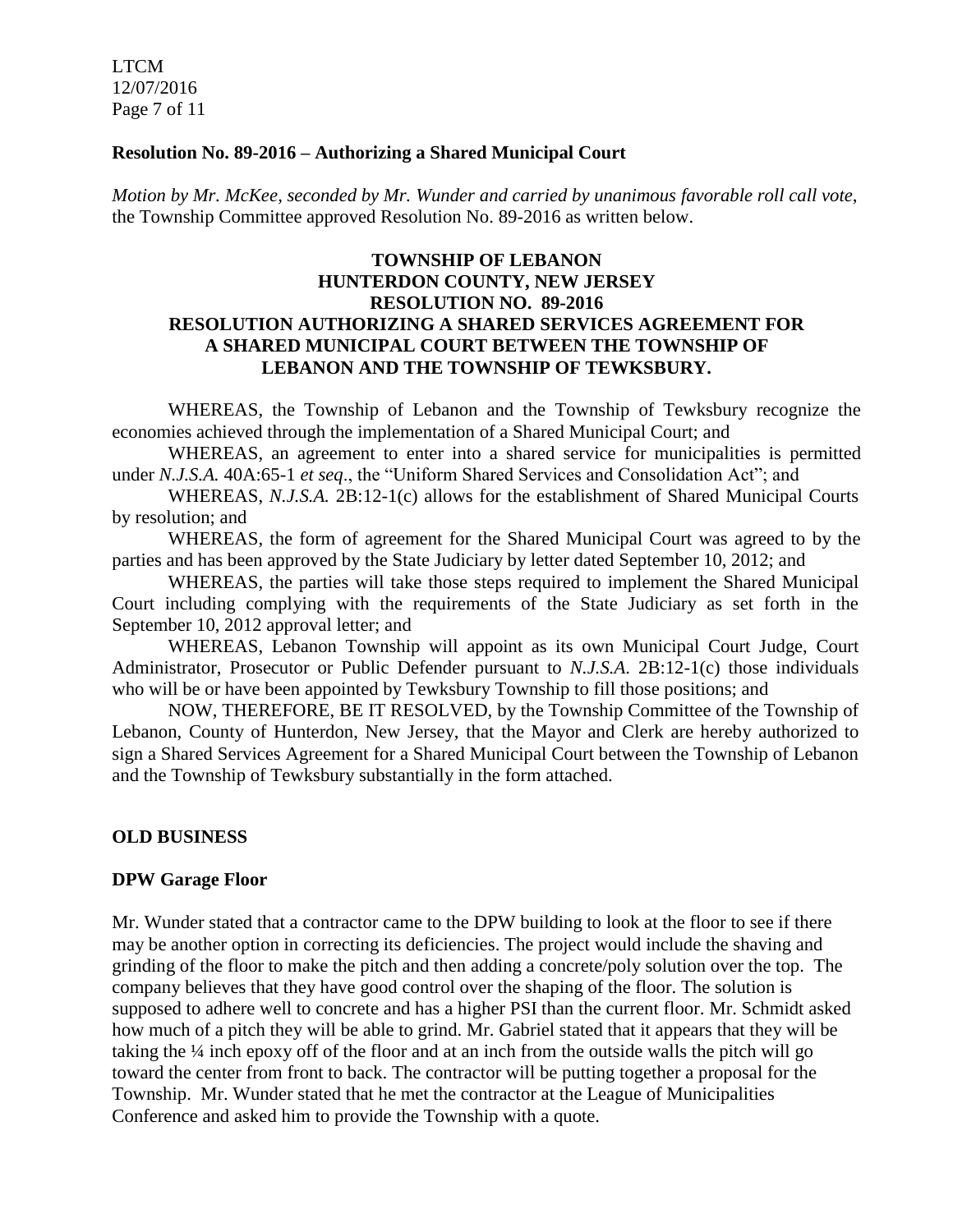LTCM 12/07/2016 Page 8 of 11

Mr. Wunder stated that he also sent an email to Attorney St. Angelo and Engineer Risse about his concerns with protecting the original floor when working on the second half if the Committee should go in that direction. Mr. Wunder stated that language could be added to the specifications if they do the floor in two sections. The Committee agreed that the floor work should be done in the Spring.

Mr. Wunder stated that the DPW is in good shape when it comes to salt for the winter months. Mr. Wunder stated that the DPW employment interviews will be held on December 13<sup>th</sup> and December 15<sup>th</sup>. Mr. Wunder and Mr. Gabriel will be meeting to review the applications this week to narrow down the applicants.

## **Group Accident Insurance**

Mr. McKee stated that as discussed by the Committee in the past he looked into a group insurance plan for the volunteers. A proposal has been received from Bollinger Insurance through Groendyke. Mr. McKee noted that the package is for a secondary insurance and has a deductible. The cost for the premium is \$350 per year for up to 75 adult volunteers. The Committee will consider the coverage at the appropriate renewal time.

## **Tree Lighting Event and Fire Station 3 Dedication**

Mr. McKee thanked all of those who were involved with the tree lighting event. He said that it was a great night with a terrific turnout. Mr. Wunder stated that the dedication of Fire Station 3 was wonderful also.

# **NEW BUSINESS**

# **John W. Kary Correspondence- Lead Green Light - Intersection of Route 31 & Van Syckels**

A letter was received from Mr. John Kary requesting that the Township contribute 25% of the cost for a study to be conducted at the intersection of State Highway 31 and Van Syckels Road. The study would be to determine if it would be beneficial in having a delayed light on Route 31 South to afford time to those traveling north and attempting to make a left onto Van Syckels Road. Mr. Kary had requested the lead green light from the State, as Route 31 is a State highway, but the State informed him that the Township must contribute the 25% before they would consider it. The State did not provide information on the cost so the Committee does not know what the Township's contribution would be. Chief Gale stated that one of the officers observed the location for 35 minutes and 15 cars turned left onto Van Syckels Road from Route 31 North. Chief Gale noted that the observation was conducted during heavy southbound traffic. Chief Gale stated that his department will continue to monitor the intersection to see if the matter needs to be addressed. He said that 15 cars making a left in 35 minutes does not appear to be an issue to him. Chief Gale will provide an update at the next meeting.

#### **Assessor Mary Mastro – Notice of Impending Retirement**

Mary Mastro sent a letter to the Township informing them of her anticipated retirement in six months.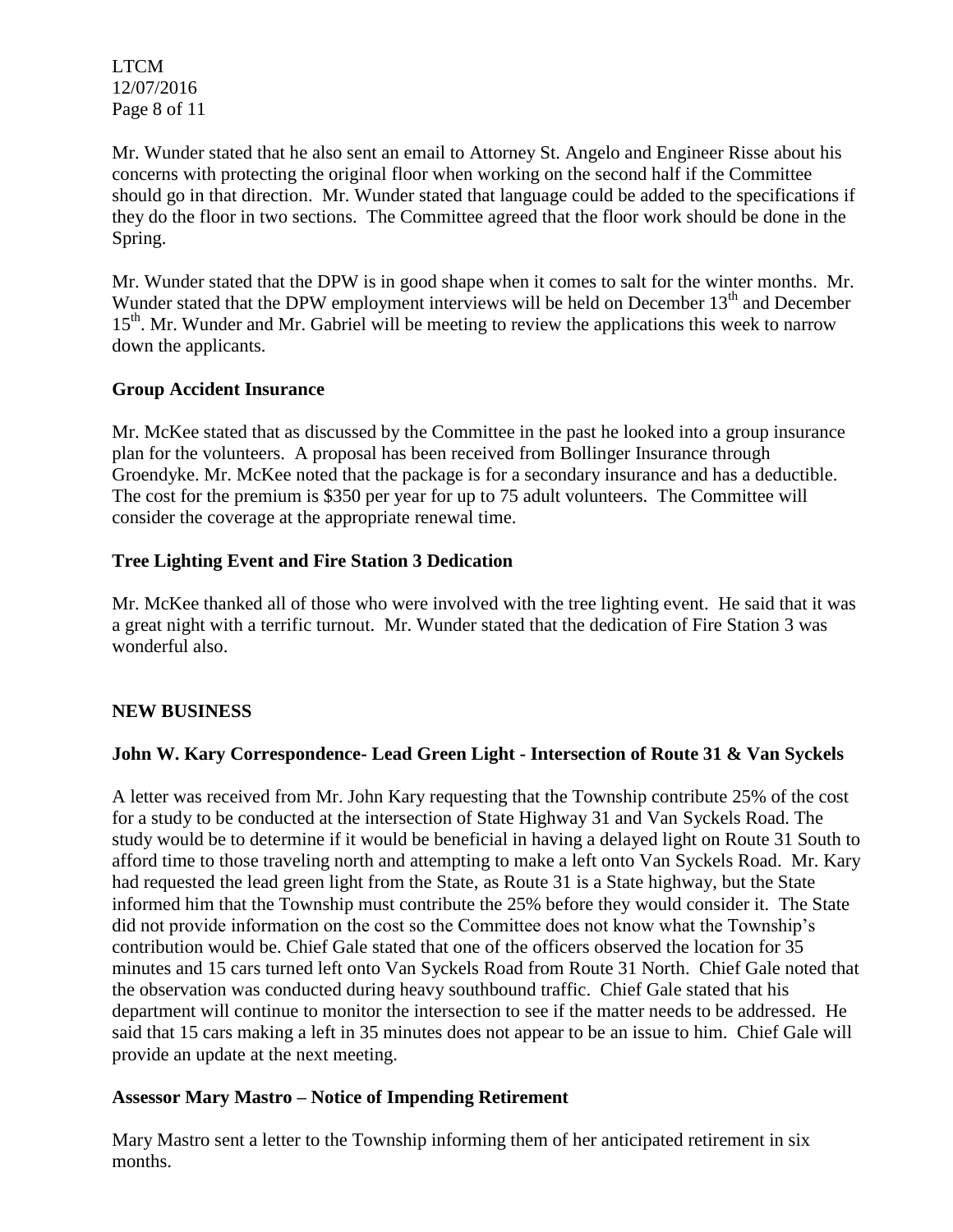LTCM 12/07/2016 Page 9 of 11

*Motion by Mr. Wunder, seconded by Mr. McKee and carried by unanimous favorable roll call vote,* the Township Committee accepted Assessor Mary Mastro's resignation, effective June 30, 2017, with deep regret and appreciation for her many years of service.

# **Blue Light Applications – Carsten Janes – William Cox Jr. – Alexander Lemenze**

*Motion by Mr. Milkowski, seconded by Mr. Schmidt and carried by unanimous favorable roll call*  vote, the Township Committee approved the Blue Light applications for Carsten Janes – William Cox Jr. – Alexander Lemenze.

# **Raffle Application – Voorhees Vikings Booster Club – Various Dates**

*Motion by Mr. McKee, seconded by Mr. Milkowski and carried by unanimous favorable roll call*  vote, the Township Committee approved a Raffle License Application for the Voorhees Viking Booster Club for various January 2017 events.

## **Schedule 2017 Reorganization Meeting**

*Motion by Mr. Wunder, seconded by Mr. Schmidt and carried by unanimous favorable roll call*  vote, the Township Committee scheduled the Reorganization meeting to be held on January 4, 2017 at 6:00 p.m.

# **PRESENTATION OF VOUCHERS**

Committee Members provided a description of vouchers exceeding \$1000.00.

*Motion by Mayor Laul, seconded by Mr. Wunder and carried by unanimous favorable roll call*  vote, the Township Committee approved the December 7, 2016 bill list in amount of \$109,392.41 and the Warshauer Generator LLC purchase in the amount of \$64,330.00.

#### **CORRESPONDENCE**

- a. JoAnn Fascenelli, CPR Free Town Wide Paper Shredding Event
- b. Tax Collector's Report for the Month of November 2016

#### **PUBLIC COMMENTS**

*Motion by Mr. Wunder, seconded by Mr. Schmidt and carried by unanimous favorable roll call*  vote, the Township Committee opened the public comment portion of the meeting at 8:07 p.m.

No comments from the public.

*Motion by Mr. Wunder, seconded by Mr. Schmidt and carried by unanimous favorable roll call* vote, the Township Committee closed the public comment portion of the meeting at 8:07 p.m.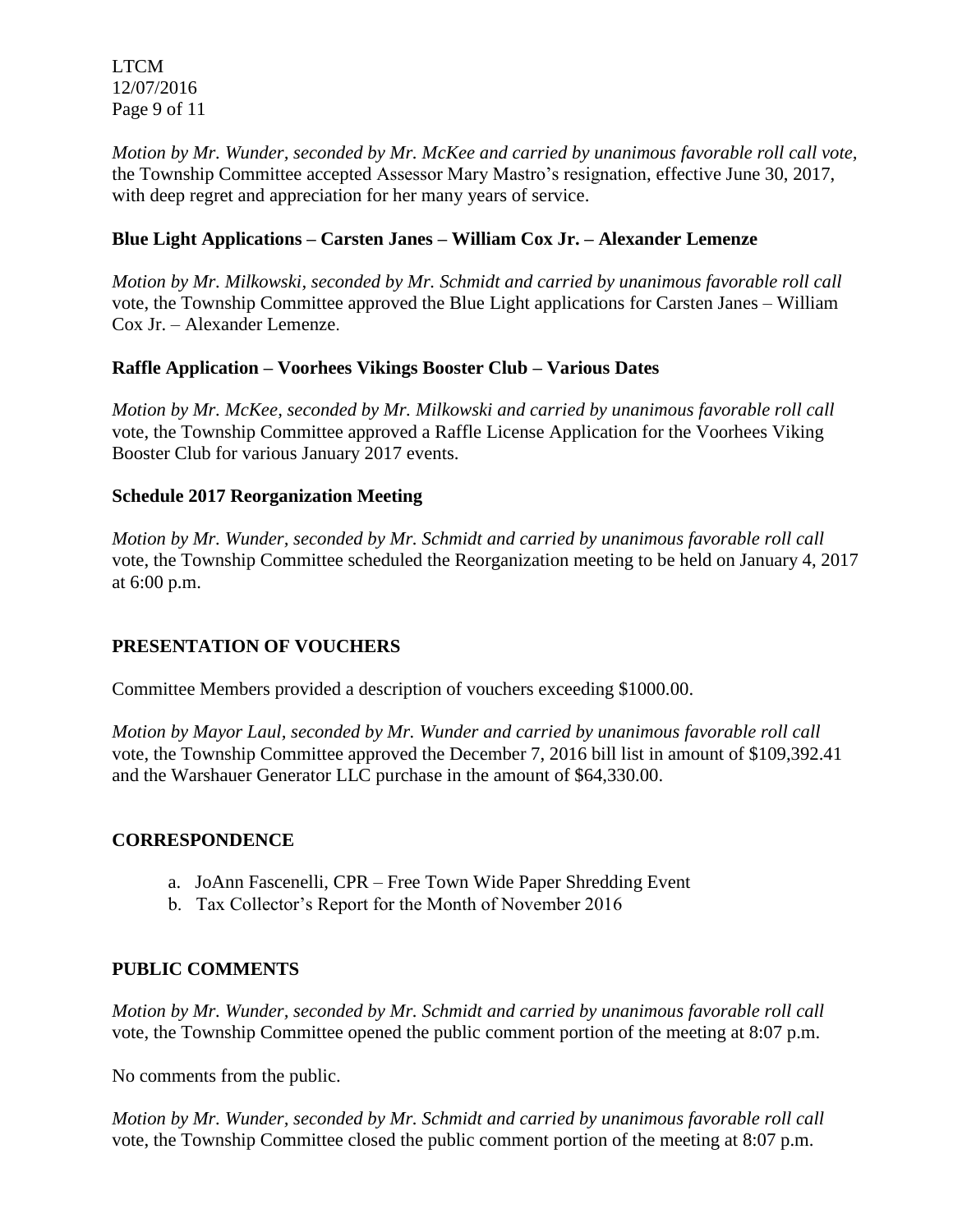LTCM 12/07/2016 Page 10 of 11

#### **Resolution No. 90-2016 –Executive Session**

*Motion by Mr. Schmidt , seconded by Mr. Wunder and carried by unanimous favorable roll call* vote, the Township Committee approved Resolution No. 90-2016 and convened in to Executive Session at 8:08 p.m.

## **TOWNSHIP OF LEBANON COUNTY OF HUNTERDON STATE OF NEW JERSEY RESOLUTION NO. 90-2016**

#### **RESOLUTION AUTHORIZING EXECUTIVE SESSION**

WHEREAS, the Open Public Meetings Act; *N.J.S.A.* 10:4-6 *et seq*., declares it to be the public policy of the State to insure the right of citizens to have adequate advance notice of and the right to attend meetings of public bodies at which business affecting the public is discussed or acted upon; and

WHEREAS, the Open Public Meetings Act also recognizes exceptions to the right of the public to attend portions of such meetings; and

WHEREAS, the Mayor and Committee find it necessary to conduct an executive session closed to the public as permitted by the *N.J.S.A*. 40:4-12; and

WHEREAS, the Mayor and Committee will reconvene in public session at the conclusion of the executive session;

NOW, THEREFORE, BE IT RESOLVED by the Mayor and Committee of the Township of Lebanon, County of Hunterdon, State of New Jersey that they will conduct an executive session to discuss the following topic(s) as permitted by *N.J.S.A*. 40:4-12:

\_\_\_\_\_\_A matter which Federal Law, State Statute or Rule of Court requires be kept confidential or excluded from discussion in public (Provision relied upon:

\_\_\_\_\_\_\_\_\_\_\_\_\_\_\_\_\_\_\_\_\_\_\_\_\_\_\_\_\_\_\_\_\_\_\_\_\_\_\_\_\_\_\_\_\_\_\_\_\_\_\_\_);

A matter where the release of information would impair a right to receive funds from the federal government;

A matter whose disclosure would constitute an unwarranted invasion of individual privacy;  $\mathbf{X}$  A collective bargaining agreement, or the terms and conditions thereof (Specify contract: **CWA Local 1040**);

 $\Box$  A matter involving the purpose, lease or acquisition of real property with public funds, the setting of bank rates or investment of public funds where it could adversely affect the public interest if discussion of such matters were disclosed; Real Estate Acquisitions

Tactics and techniques utilized in protecting the safety and property of the public provided that their disclosure could impair such protection;

\_\_\_\_\_\_Investigations of violations or possible violations of the law;

Pending or anticipated litigation or contract negotiation in which the public body is or may become a party; (The general nature of the litigation or contract negotiations is: Professional Service Contracts\_\_\_ \_\_\_. The public disclosure of such information at this time would have a potentially negative impact on the municipality's position in the litigation or negotiation; therefore this information will be withheld until such time as the matter is concluded or the potential for negative impact no longer exists.)

Matters falling within the attorney-client privilege, to the extent that confidentiality is required in order for the attorney to exercise his or her ethical duties as a lawyer; (The general